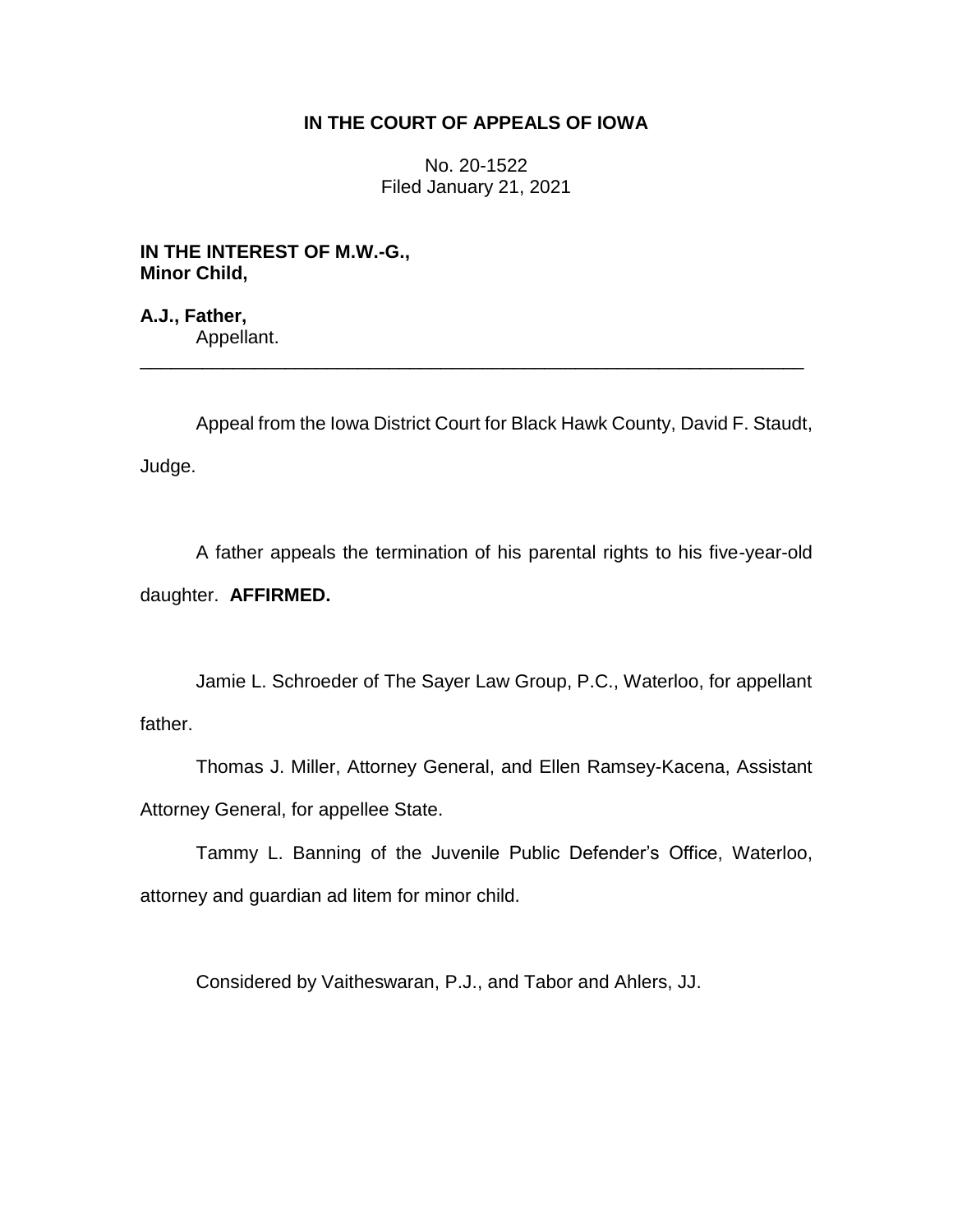# **TABOR, Judge.**

 $\overline{a}$ 

A father, Anthony, appeals the order terminating his legal relationship with his five-year-old daughter, M.W.-G. He contends the juvenile court was mistaken in finding the child could not be entrusted to his care under Iowa Code section 232.116(1)(f)(4) (2020). Because the State offered clear and convincing evidence that Anthony's criminal entanglements and drug usage prevented him from safely parenting M.W.-G., we affirm the termination order.<sup>1</sup>

# **I. Facts and Prior Proceedings**

M.W.-G. was born in October 2015. She was not yet two years old when removed from her mother's care and adjudicated as a child in need of assistance (CINA).<sup>2</sup> Anthony did not enter the picture until July 2018. That's when the lowa Department of Human Services (DHS) caseworker notified Anthony that he was possibly M.W.-G's father. Despite that notification, Anthony took no action until October 2019 when he attended a permanency hearing. Three months later, paternity testing confirmed he is M.W.-G.'s biological father.

<sup>1</sup> We review termination-of-parental-rights proceedings de novo. *In re A.M.*, 843 N.W.2d 100, 110 (Iowa 2014). The juvenile court's factual findings are not binding, but they deserve close consideration. *See In re M.W.*, 876 N.W.2d 212, 219 (Iowa 2016). We will uphold a termination order if clear and convincing evidence supports at least one statutory ground. *In re D.W.*, 791 N.W.2d 703, 706 (Iowa 2010). Clear and convincing "is the highest evidentiary burden in civil cases. It means there must be no serious or substantial doubt about the correctness of a particular conclusion drawn from the evidence." *In re M.S.*, 889 N.W.2d 675, 679 (Iowa Ct. App. 2016). We impose this significant burden on the petitioning party "to minimize the risk of an erroneous deprivation of the parent's fundamental liberty interest" in raising his or her child. *Id.*

 $2$  "This family came to the attention of the department of human services in June 2017, due to concerns of drug use (K2 and marijuana) by the mother." *In re J.H.*, No. 20-0726, 2020 WL 4201238, at \*1 (Iowa Ct. App. July 22, 2020).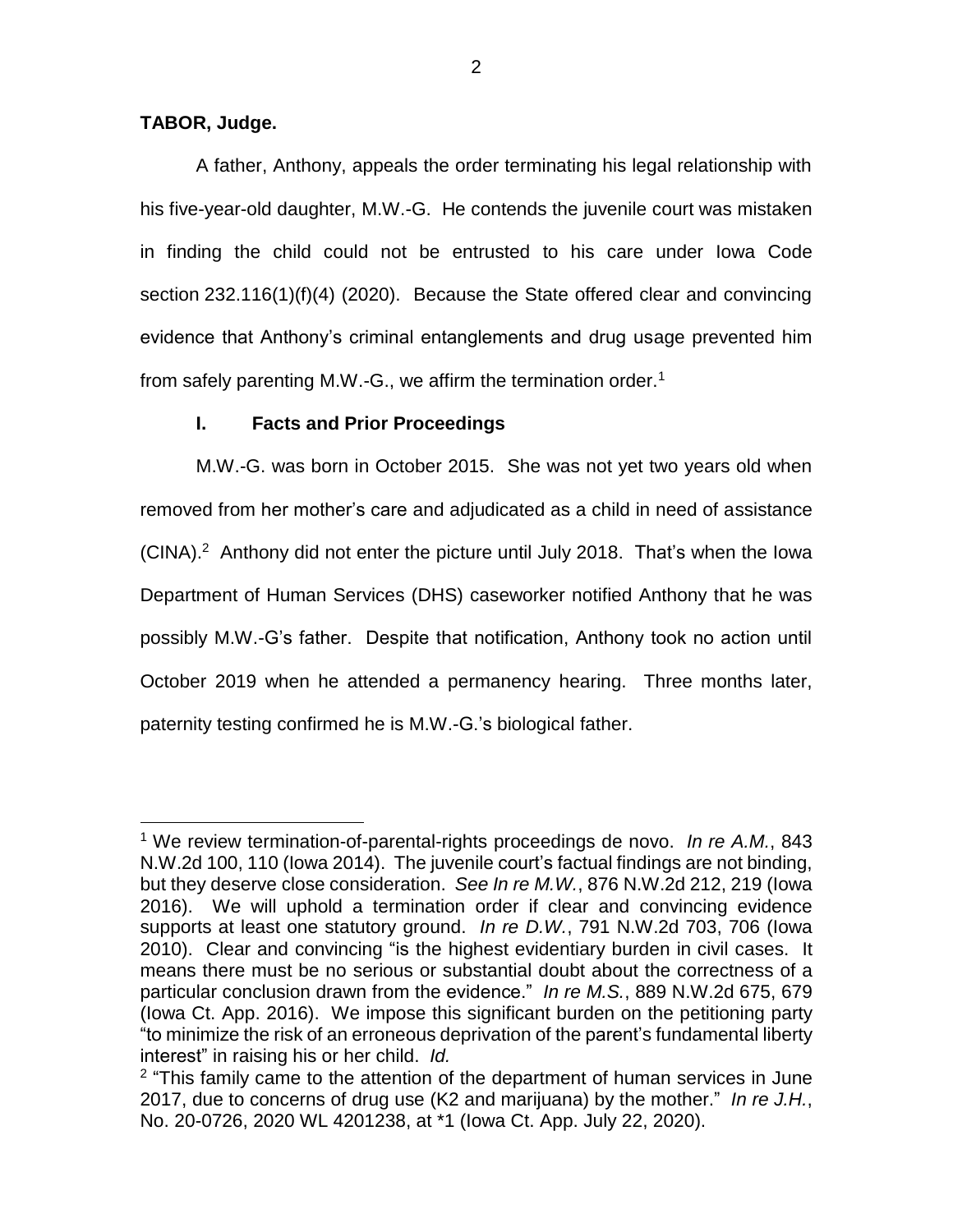After that confirmation, Anthony began visits with M.W.-G. $3$  The visits went well—the child enjoyed his company, and they started to develop a bond. Hoping that Anthony could fulfill his parenting responsibility, the parties agreed to postpone permanency in his case.

But the State did not agree to a similar reprieve for M.W.-G.'s mother. The juvenile court moved forward with the termination of her parental rights. The court held a hearing in March and issued an order in May 2020 terminating the mother's rights to M.W.-G. and her three siblings. We affirmed that order. *J.H.*, 2020 WL 4201238, at \*5.

Meanwhile, concerns about his drug use stalled Anthony's progress toward becoming a stable parent. In a July permanency review order, the juvenile court communicated its expectations:

The only concern of the Court at this time is [Anthony's] sobriety. The Court does believe he has remained sober; however, he must continue to randomly drug test and potentially provide a hair stat test. The Court believes that [he] is fully capable of becoming [M.W.-G.'s] custodial parent if he remains sober. [Anthony] does have a significant history of substance use; however, he has allegedly remained sober since February. The Court does believe that he can continue to do so; however, objective proof will be necessary.

Anthony did not meet those expectations. As the court found, Anthony provided "five negative drug tests, failed to appear for eighteen tests, and tested positive three times for multiple drugs."

Anthony's poor record of drug testing coincided with a failure to attend many scheduled visitations. His inconsistency upset M.W.-G., who suffered trauma traceable to abuse by her mother. The caseworker explained that M.W.-G.

 $\overline{a}$ 

<sup>3</sup> Anthony's then-girlfriend, now wife, also participated in the visits.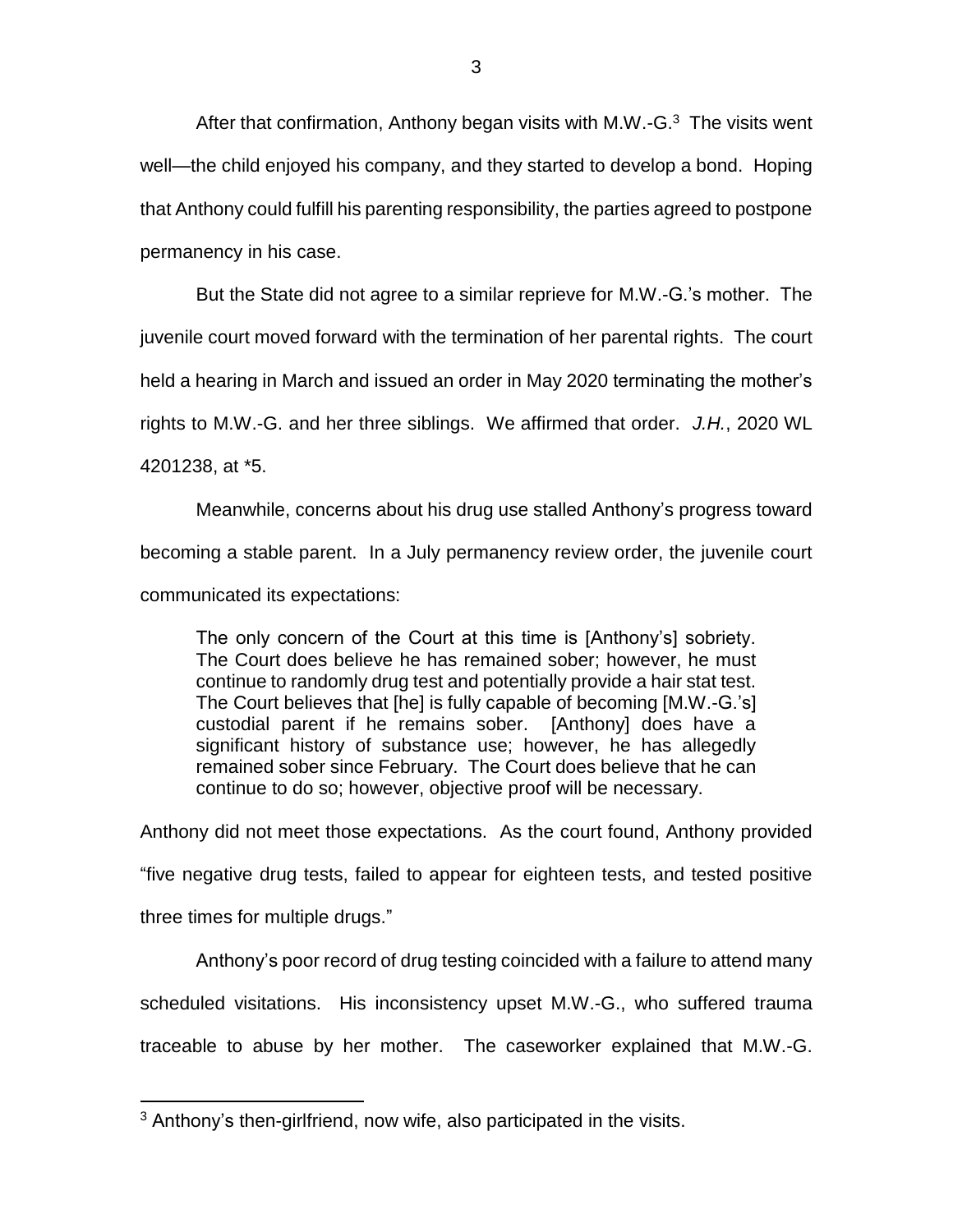"struggles a great deal when there isn't structure and consistency." To that end, Anthony "being in and then out so much is not good for her." That summer, the child acted out at daycare, including temper tantrums, throwing, kicking, and spitting. Seeing the toll on M.W.-G., in August her guardian ad litem (GAL) moved to "end deferment of permanency."

Then in September 2020, authorities issued a warrant for Anthony's arrest on charges of carrying weapons and being a felon in possession of a firearm. He engaged in the criminal conduct the previous January—just ten days after his release from a residential correctional facility. When the caseworker learned of the warrant, the DHS suspended interactions, reasoning that it would be harmful for M.W.-G. to witness her father being arrested at a visit. Yet Anthony did nothing to address the arrest warrant. In fact, he opted not to attend the October termination hearing because of the pending warrant.

About three weeks after the termination hearing, Anthony moved to reopen the record. The motion asserted that the State reduced his pending criminal charge to a lesser offense and he received a suspended jail sentence and probation. Anthony alleged that development should be considered in reaching a permanency decision for his child. The State and GAL resisted. The court denied his request to reopen the record.

In November 2020, the juvenile court issued its order terminating Anthony's parental rights. The court relied on Iowa Code section 232.116(1), paragraphs (e) and (f). The court observed: "[Anthony] valued his fleeting freedom while on flight from the law over opportunities to parent his child." Anthony now appeals.

4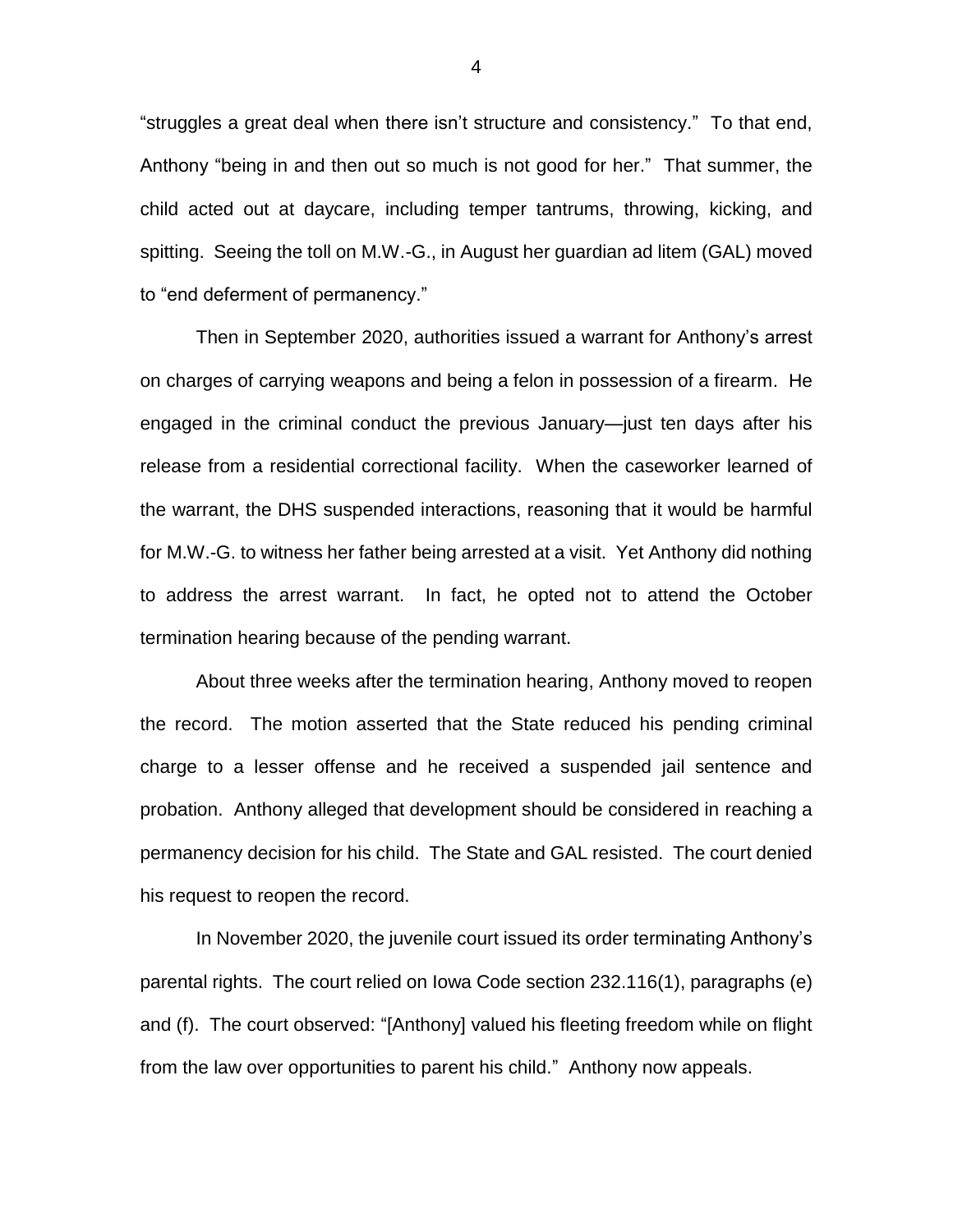### **II. Analysis**

Anthony challenges the sufficiency of the State's evidence under both paragraphs (e) and (f) of section 232.116(1). We may affirm on either ground. *See In re L.H.*, 949 N.W.2d 268, 270 (Iowa Ct. App. 2020). We choose to address paragraph (f). The juvenile court may terminate parental rights under this statutory alternative if the State establishes these elements:

(1) The child is four years of age or older.

(2) The child has been adjudicated a child in need of assistance pursuant to section 232.96.

(3) The child has been removed from the physical custody of the child's parents for at least twelve of the last eighteen months, or for the last twelve consecutive months and any trial period at home has been less than thirty days.

(4) There is clear and convincing evidence that at the present time the child cannot be returned to the custody of the child's parents as provided in section 232.102.

Iowa Code § 232.116(1)(f).

 $\overline{a}$ 

Anthony only challenges the State's proof of the fourth element—that his daughter cannot be placed in his custody without exposing her to harm that would merit a new CINA adjudication. *See M.S.*, 889 N.W.2d at 680. He argues the juvenile court was wrong to tether its ruling to his arrest warrant. He admits having an active warrant on the day of the termination hearing but contends he was "working on resolving his outstanding legal matters." In fact, Anthony claims he did resolve those matters shortly after the trial. In passing, he argues the court should have granted his request to reopen the record to consider that resolution.<sup>4</sup>

<sup>&</sup>lt;sup>4</sup> Because Anthony does not develop this argument or offer any authority for his position, we decline to address it. *See Soo Line R.R. v. Iowa Dep't of Transp.*, 521 N.W.2d 685, 689 (Iowa 1994) (holding random mention of issue without elaboration or supporting authority does not allow review).